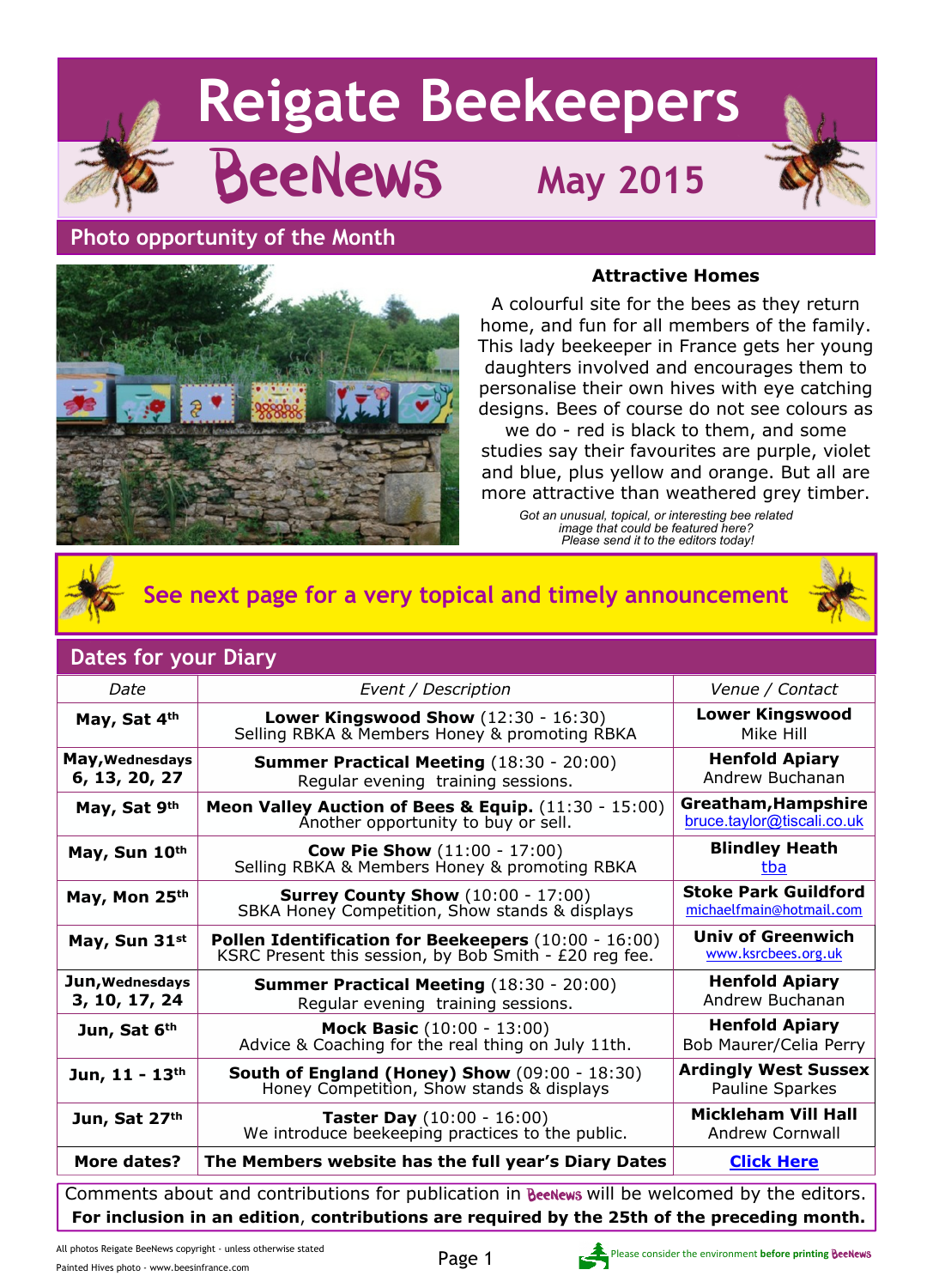## **Editorial**

## **Just when you thought it Safe to look inside …..**

Dare we mention the 'S' word? No sooner has the weather been warm enough for us to open up the hives and see what's what … than we find that our industrious bees have been going at it hammer and tongs for ages already … keeping themselves warm by their own shear effort.

So it's action stations on all fronts. Looking out for those signs of the urge to **Swarm**, whether early or advanced; preparing to somehow manage those urges; and possibly being prepared to benefit from someone else's misfortune by receiving a swarm that exercised that urge.

For the later, make sure you read page 6 and click [So, You want a Swarm](http://rbkbblog.com/2015/04/23/so-you-want-a-swarm/) for details and get yourself registered with our Swarm Coordinator *Richard Woodhouse* to receive a swarm.

To maybe help you work out quite what all those queen cells you are finding mean, read the Q&A on page 10 **Is it a Swarm or Supersedure Cell ?** .



Perplexed by the number of different manipulations, methods and bits of hardware propounded by beekeeping worthies over the years to manage swarming ? Fear not, we are proud to launch the new **Reigate Beekeepers** Beekeeping Information Sheet '**Learning to Manage Swarming'** written by *Mike Hill*, that cuts through the jargon and keeps it simple.

Now available as a website post or to download [click here](https://rbkbblog.files.wordpress.com/2015/04/beekeeping-information-sheet-1-learning-to-manage-swarming2.pdf)

Of course the other 'S' word also needs a mention; **Show**, or to be exact, Honey Shows. Rapidly coming up are the Surrey County Show in Guildford, and the South of England Show at Ardingly. Both provide opportunities to enter honey shows for the competition … or the fun. *Richard & Graham*

| <b>Section</b>                 | <b>Features</b>                                                | Page |
|--------------------------------|----------------------------------------------------------------|------|
| <b>Photo Opportunity</b>       | <b>Attractive Homes</b>                                        |      |
| Dates for your Diary           | 4th May - 27th June                                            |      |
| <b>Editorial</b>               | Just when you thought it was Safe to look inside               |      |
| <b>Members News</b>            | Chairman's Chat - Splendid Start to the Season                 |      |
|                                | National Honey Show Team - Vacancies                           |      |
|                                | Surrey County Show / South of England Show                     | 4    |
| <b>Events News</b>             | Our Own Honey Show                                             |      |
|                                | RBK Auction & Health Clinic Reports                            | 5    |
| <b>Education News</b>          | Basic - Preparation and the Assessment / Pollen Identification | 6    |
| <b>Swarm Stories</b>           | Urgent Appeal for Swarm Boxes                                  | 6    |
| <b>Apiary News</b>             | New 'Out- Apiary' Offer                                        | 6    |
| <b>Topical News</b>            | Treatment for AFB / Introducing the Great Gatsbees             | 7    |
| DIY Suggestions & Tips         | How to Melt Bee's Wax                                          | 8    |
|                                | How do bees behave as they are swarming?                       | 9    |
| <b>Questions &amp; Answers</b> | Is it a Swarm or Supersedure Cell ?                            | 10   |
| <b>Meet the Committee</b>      | Buzziest Interview - Richard Bradfield                         | 11   |
| <b>Website News</b>            | Follow the Members website / Members Forum on Facebook         | 11   |
|                                | <b>Latest Posts Summary</b>                                    | 12   |

**ReeNews Contents** 

Our website is updated much more regularly than this monthly edition of BeeNews, so click on [Members Website](http://rbkbblog.com) for lots more information and, all the latest news and activity updates.

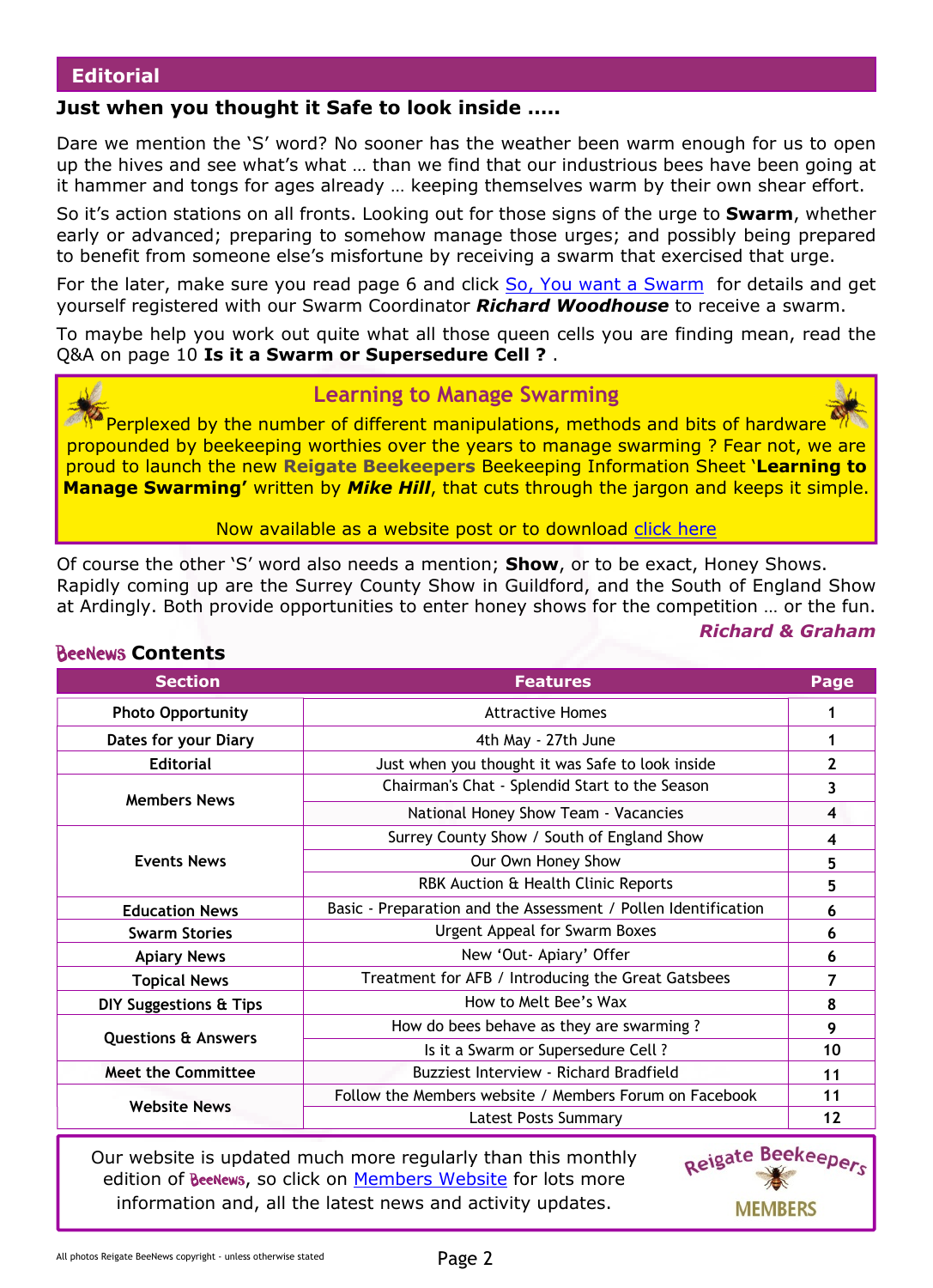## **A Splendid Start to the Season by** *Andrew Buchanan*

# Chairman's Chat

Well, what a start to the 2015 summer season !

Our first session on April 1st was certainly a little on the chilly side, but at Henfold Copse a couple of hives were opened to give 'newbees' a chance to see the living quarters of a live colony. The next four Wednesdays were really bright and mostly warm and have provided every opportunity for all the colonies at Henfold to be thoroughly inspected. I hope that, weather permitting, the 2015 season may be both very enjoyable and productive.

If the weather continues to be warm and sunny, do keep a sharp eye on the expansion of the brood and a possible consequence of them running out of room ! If in any doubt, add a super above a Queen Excluder to give them space and help suppress any urge to swarm. Or if Queen Cells are found, carry out a Swarm Prevention plan.

If you would like to take claim to a swarm, collected by our Swarm Collection Team, please [click here](http://rbkbblog.com/2015/04/23/so-you-want-a-swarm/) for how to go about it - including preparing your swarm box, which should be delivered to a member of the Swarm Team in advance, and how to prepare your hive.

Recently, I have heard of a couple of cases where bees, belonging to members of RBKA and kept in their gardens, have been causing aggravation to neighbours. If it is likely that the flight path to and from the hive(s) will be over a neighbour's garden, a barrier (hedge, fence, screen) may need to be erected some 2 to 3 metres in front of the hive(s). It should be high enough to encourage the bees to fly at least 2 metres above the land next door.

Our 5th Auction, held at our Mickleham Apiary on Saturday 11th April was a howling success. It seems that the number of RBKA members, selling and/or buying was the highest to-date whilst the net value to RBKA exceeded any of the previous years. In parallel to the Auction, our Spring Bee Health Clinic was also held at Mickleham. Again, a record number of members provided samples of their bees. The clinic team who prepared, microscopically analysed and reported on the samples worked very hard to keep pace with the demand and also did a splendid job.

A hearty well done and thank you to all the members who contributed time and effort to running the events. Also to the team who provided sustenance throughout.

I'm pleased to see that the Pavilion is already being used. After session de-briefs etc. are being held, part of our Library is laid out for browsing through, and Vince Gallo's Mead Making Group has attracted great interest.

The seats on the veranda of the Pavilion have proved very popular in the warm Wednesday evening sunshine, so if you haven't visited Henfold so far this year why not make the effort soon ? We'll be pleased to see you.

As a point of interest, over the five Wednesdays in April, an average of about 65 people have attended each session.

As many of you will know, our Quartermaster, *Richard Stuart* is unable to attend every Wednesday evening session owing to business commitments. *Alison Payne* has very kindly volunteered to stand in for Richard and will be able to take orders for equipment etc, and hand out items once delivered to Henfold Copse.

On Monday 25th May (Bank Holiday), the Surrey County Show will take place at Guildford. The Surrey Beekeepers Association will be exhibiting 'all things bee' at the show and it will be well worth a visit. If you would like to enter an item in the show please refer to our Members Website, [click here](http://rbkbblog.com/2015/04/24/surrey-county-honey-show-25th-may/) for the Entry Form and the Rules and Regulations.

Finally, I reiterate apologies for the inconvenience to everyone visiting Henfold Copse brought about by the reduction of the parking area. The part adjacent to the Pavilion will take until about the end of May, with luck, before the grass will be strong enough to withstand the wear and tear. So, in the areas available along the 'causeway' and in the copse, please park tidily and as close to other vehicles as you are able. For those who see the notice on the gate to park in the entrance to our neighbouring farm, please ensure that you do not restrict the access into the farm. We are indebted to the farmer, Edward Ford, for his continued support of RBKA.

### *Andrew*

01306 712773 or 07879 552 582 [andrewb38@btinternet.com](mailto:andrewb38@btinternet.com)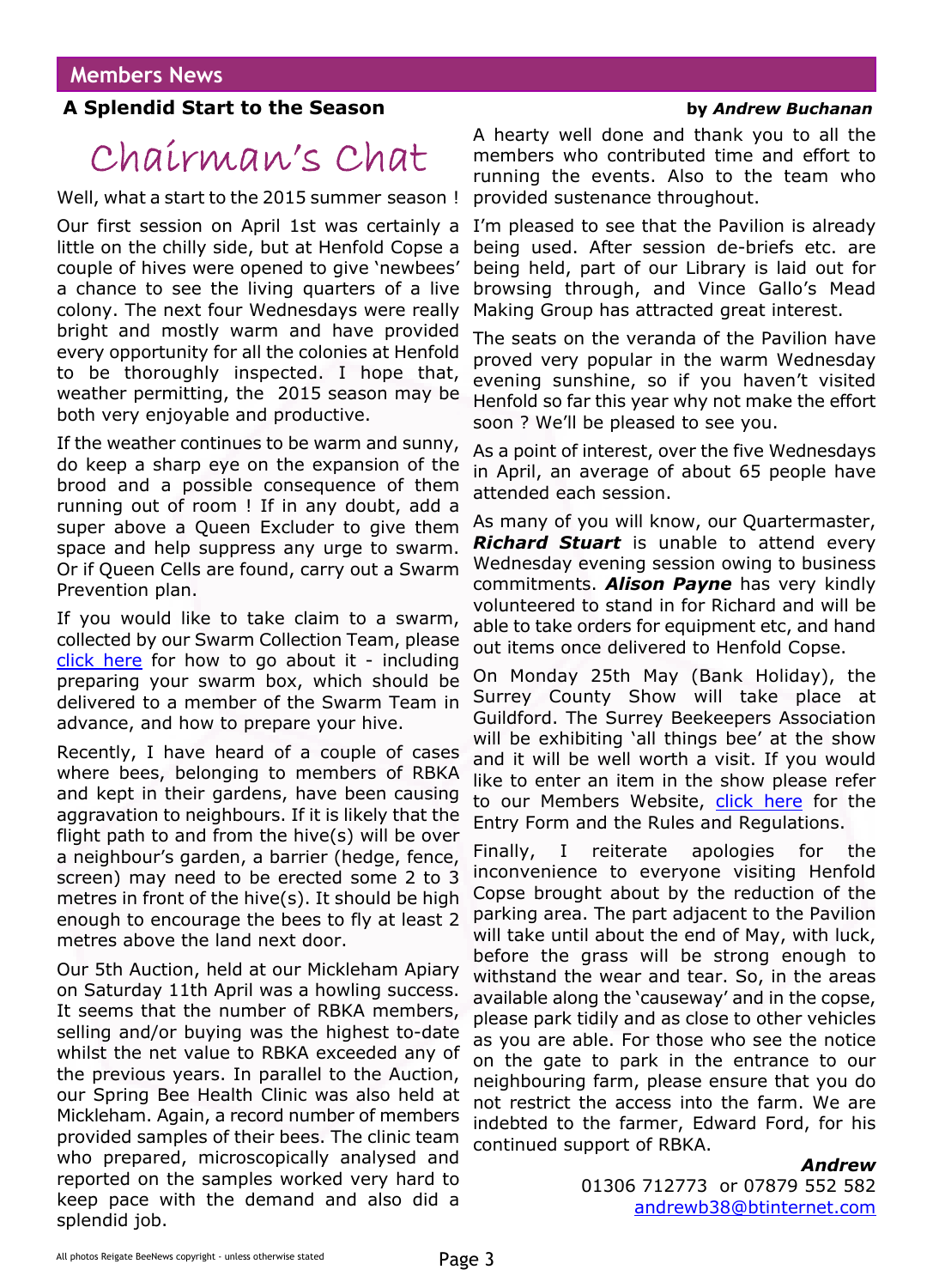## **National Honey Show Team - Vacancies for two Assistants by** *Bob Maurer*

Have you visited the National Honey Show? Did you know it's the biggest show of its kind in the world, right here on your doorstep?

The show has been run, since 1923, by a small group of beekeepers, (not the same ones, although it sometimes feels like it !), who work year round to make each show better than the year before.

For three days at the end of October the team expands to over 100 people who work together like a well-oiled machine to produce the show you attend. International standard speakers are 'courted' years in advance and you may have seen their lectures posted free to view on the NHS website [www.honeyshow.co.uk](http://honeyshow.co.uk) There is a full series of workshops, a well-stocked trade hall and let's not forget the finest honey show you will see anywhere.

## **Assistant Trade Hall Coordinator**

Our Trade Hall Coordinator would like someone to help him organise the layout of the trade stands and help to liaise with the traders. This is an opportunity to get

## to know all the characters who provide services to the beekeeping world. You will get behind the scenes of the world's greatest show and meet the traders.

## **Assistant Lecture Convenor**

Our Lecture Convenor could also do with some help. He books the speakers, ensures their accommodation is suitable, takes care of them on site, introduces lectures, and much more. You would work with him, getting to meet the world's finest speakers on beekeeping topics and help take care of them on site.

Would you like to be part of this ? You don't need to be an experienced beekeeper for these roles. We are looking for enthusiastic people with good organisational skills.

You know you want to !

Find me at Henfold Copse or give me a call.

*Bob Maurer*

Wearing another of my hats as Chairman of the National Honey Show Tel 01737 764815 Mobile 07740 707500

## **Events News**

## **Surrey County Honey Show 29th May**

Stoke Park, Guildford provides a great venue for this Spring Bank Holiday event and the Bee Tent is one of the events star attractions.

In addition to the many demonstrations and stalls going on within the Bee Tent there is the Honey Show itself. [\(Click here](http://rbkbblog.com/2015/04/24/surrey-county-honey-show-25th-may/) for website post)

Free tickets to the show with every 5 entries.

Enter one or more of the competition classes that offer something for all of you – jars of honey, cakes and biscuits, candles or mead, are just some of the keenly fought after classes.

## **For the Honey Show Schedule, Entry Form + Rules & Regulations** [click here](https://rbkbblog.files.wordpress.com/2015/04/scs-honey-schedule-2015-1.pdf)

As many entries as possible are requested, so quickly get a group of members together or individually prepare your own entries to the show for maybe the first time this year.

Late entries deadline - 12th May

## **Honey Show competitors are entitled to reduced rate County Show tickets:**

- Adults £12.50 ea  $(E17.00 \text{ on day})$
- Senior Citizens £9.50 ea (£13.00 on day)
- · Child (5-16yrs) £5.00 ea (£6.00 on day)

## **SoE Show - Bees & Honey 11-13 June**

The annual South of England show at Ardingly includes a 'Bees & Honey Section' that provides opportunities to enter your own Honey and other 'products of the hive' into a competition that is open to the UK's beekeepers. [\(Click here](http://rbkbblog.com/2015/04/23/south-of-england-show-bees-honey-11-13th-june/) for website post)

Hosted at the South of England Showground, Ardingly, West Sussex, RH17 6TL, the show is open on the 11th, 12th & 13th June 2015.

Honey Show entry forms and any fees should reach the Honary Entries Secretary (our very own *Pauline Sparkes*) by 11th May 2015.

**For the Schedule of Classes & Prize List, inc. Rules and Regulations – click here** 

**For the Honey Competition Entry and the Sales Entry Form –** click here

Contact Pauline on 01293 862063 or sparkes-1@tiscali.co.uk. or post entry forms to: Mrs P Sparkes, 4 Chalmers Close, Charlwood, Surrey, RH6 0DP

**For more info about the SoE Show visit:** http://seas.org.uk/south-of-england-show/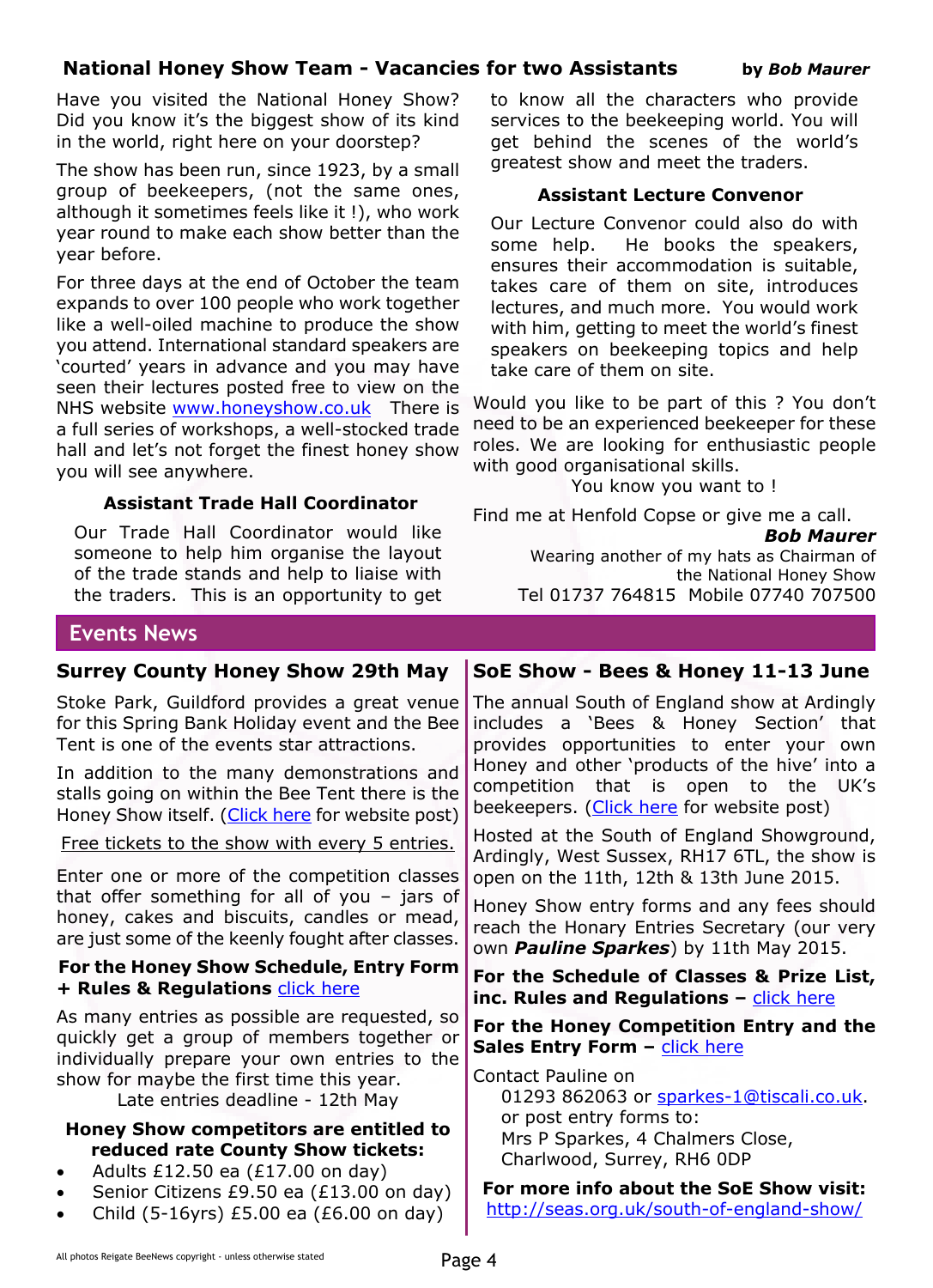## **Our Own Honey Show - Your Preparations Start Now by** *Celia Perry*

The Reigate Beekeepers Annual Honey Show will be held on Saturday 10th October. There will be lots more about it in future editions, but this is advance notice of two entry classes you need **to be getting ready for now**.

## **Comb for Extraction class**

To enter this class you need to first buy a set of pre-signed frame parts from Henfold Copse apiary on a Wednesday evening. All frames must be signed (on the top bar) by the nominated person before they are used or they won't be eligible for judging later. The cost of the frame is £2 and they can be purchased from the container next to the car park before and after the meeting from 6th May onwards. All you then need to do is make up the frame, pop it in a super and let the bees get on with it. This frame is judged on weight and the heaviest frame will win. The class is open to individuals and hive groups, so if your hive group at Henfold, or any hive groups in any other RBKA apiary want to take part, you just need the frame. There is no charge for frames which will

be used in RBKA hives, but they must still be signed by the nominated person.

### **Microscope Slide of Pollen Grains class**

This is a new class for 2015, to reflect the 'Pollen' theme of this year's show. All you budding microscopists out there can start collecting pollen to make up your slides. This class will be judged by our very own *Bob Maurer*. There will be an earlier closing date for this class than for the other classes to allow the hoped for many entries to be judged by Bob prior to the Honey Show. You will need to get your slides to me no later than the first Winter Meeting on 9th September.

*(See the Education News section on page 6 for a course that may prove to be very useful!)*

### **Honey Show Schedule**

The full show schedule will be available later in the Summer and will give more details of these and the many other classes you can take part in at our Honey Show.

> *Celia Perry* Entries Show Secretary

## **Auction and Health Clinic - Reports by photo snapper** *Richard Bradfield*

As our Chairman has already 'chatted' about, both the Auction the Clinic proved to be great successes, with record financial yields and numbers of colonies assessed respectively.

Fuller reports on both events are already on the Members Website, under the 'Events > Event Reports' menu tab, [click here](http://rbkbblog.com/category/event-reports/), where much more detail can be found.

Meanwhile, lets hear it for the boys and girls who helped both events run so well on the day.

At the **Auction** in the Mickleham apiary …

*Matthew Bigwood* was of course a gem, helping, with *Maggie Bourne*, to ensure that winning bidders received the correct Lot Number ticket. *Andrew Cornwall* worked tirelessly all through a long day. *Andrew Buchanan* got home later than he had promised due to handling the money. *Malcolm* **Fry** worked very hard to get the bids started, and then to raise them. *Vince Gallo,* custodian of the Catalogue of Lots, discovered more

'opportunities' to improve his spreadsheet. And thanks also to *Paul Cleaver* for his gathering and chasing of the Lot registrations beforehand, marshalling of the delivered Lots, and for his 'policing' of the movement of bought Lots off the site.

Whilst over at the **Clinic** in the Village Hall…

*Bob Maurer***'s** team of microscopists that included *Alan O'Hea*, *Neil Hallam*, *Nigel Soanes* and *Sue Hickson* were supported by numerous 'grinders' during the day including *Jim Cooper*, *Alan Berridge*, *Simon Ford*, *Tom Moremon*, *Mary Hellings* and *Peter Moore*, with admin provided by *Gill Simpson*.

And, of course, EVERYONE was provided with sustenance in the form of tea, coffee, bacon rolls and cakes (baked by yet many more) served up by *Maggie Minter, Celia Perry, Dreen Legg, Suzy Stevens and Karen Ford***.**

*That's at least 24, with apologies to anyone we have overlooked.*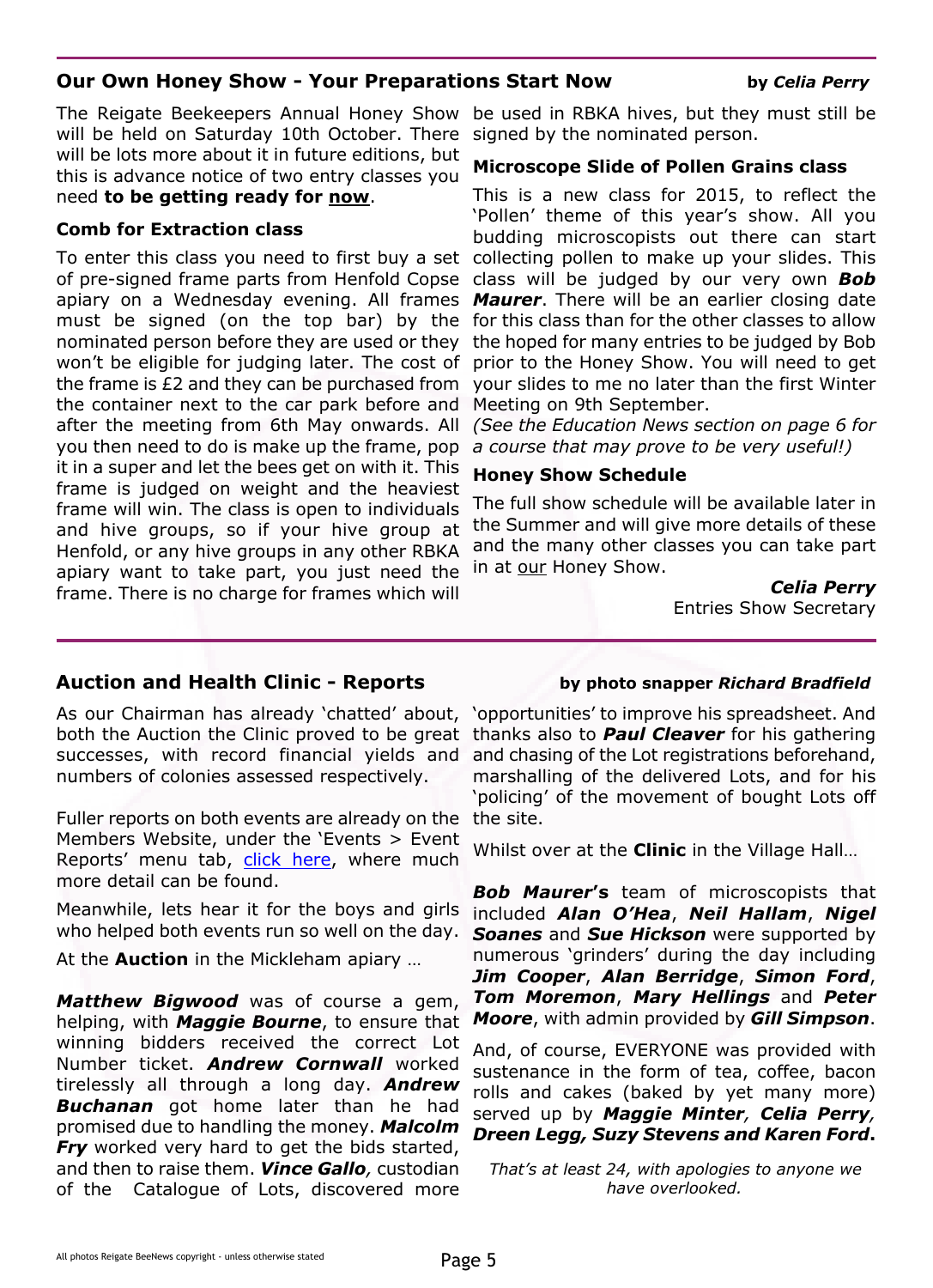## **Education News**

## **Basic - Preparation and the Assessment by** *Celia Perry*

keeping bees for at least a year either in their asked by the assessor on the day. own apiary or at Henfold Copse, to take the BBKA basic assessment.

This is a practical assessment carried out on a one to one basis between the candidate and the assessor at Henfold Copse.

### **This year the Basic Assessments will be held on Saturday 11th July.**

If you want to take the assessment on that day then you must let me have your payment and your completed application form which must be countersigned by your hive tutor, no later than Saturday 6th June.

I normally have some application forms with me or you can download one from the BBKA website, under the Learn / Examinations and Assessments tab, [click here](http://www.bbka.org.uk/learn/examinations__assessments).

Please don't leave it until the last moment to give me your form as I need to plan the timetable and work out how many assessors we will require for the day, so the sooner you can give me your form the better. If you miss me at Henfold you can post the form to me at White Gables, 68 Broadhurst, Ashtead Surrey,KT21 1QF. If the email address on your form is legible I will acknowledge receipt.

### **Preparing for the basic assessment**

Come along to the mock basic assessment run by *Bob Maurer* for RBKA basic candidates on Saturday **6th June** at Henfold Copse starting at **10 am** and lasting about 3 hours.

The event will guide you through what to expect on the day itself, including what happens at the

## **Swarm Stories**

### **Urgent Appeal for Swarm Boxes**



As many of you will already be discovering, the bees will not wait for beekeepers to be ready and equipped to re-house them.

Your team of Swarm Collectors need YOUR boxes, properly prepared, in order to rescue worrisome swarms from public and domestic sites and provide you with ready made colonies. Go to [So, You want a Swarm](http://rbkbblog.com/2015/04/23/so-you-want-a-swarm/) to find out what to do and who to contact … **now**.

RBKA encourages everyone who has been hive and the sort of questions you may be

It is a very worthwhile way to spend a Saturday morning and should mean that you are well prepared for the assessment itself. No-one is 'put on the spot' and I would encourage you to attend.

Bob is a BBKA Basic assessor. He won't be taking you for your Basic on 11th July, but he has many years experience of assessing candidates and so is a source of very useful hints and tips.

*Celia Perry*

Surrey Exam Secretary

### **Pollen Identification for Beekeepers**

This training course is being run on the **31st May** by the **Kent Science Resource Centre** (KSRC) and although principally for Kent BKA members, is being offered to people from neighbouring counties.

The course involves the use of microscopes to deal with that vital component of our bees' diet – pollen. Topics include basic botany to understand how flowers work, how bees get pollen back to the hive and using Rex Sawyers book 'Pollen Identification for Beekeepers', the characteristics of pollen, and how these may be used to identify which plants have been visited will be explored.

Want to know where your bees go to forage when they leave the hive ?

This may be the course for you !

Visit their website at [www.ksrcbees.org.uk](http://www.ksrcbees.org.uk) and follow links to the bookings page. For more details on our website, [click here.](http://wp.me/p2VGpI-4kh)

## **Apiary News**

### **New Out-Apiary Offer**



Our shrinking list of potential Out-Apiary sites offered to members by the local public has a welcome new addition.

Described as half an acre of garden including a strip of woodland, the site in Oxted could suit a couple of hives.

Visit the website [Apiary News>Out Apiary](http://rbkbblog.com/category/out-apiary-offers/) [Offers](http://rbkbblog.com/category/out-apiary-offers/) for the full list, more information, and about enquiring further via *Maggie Minter.*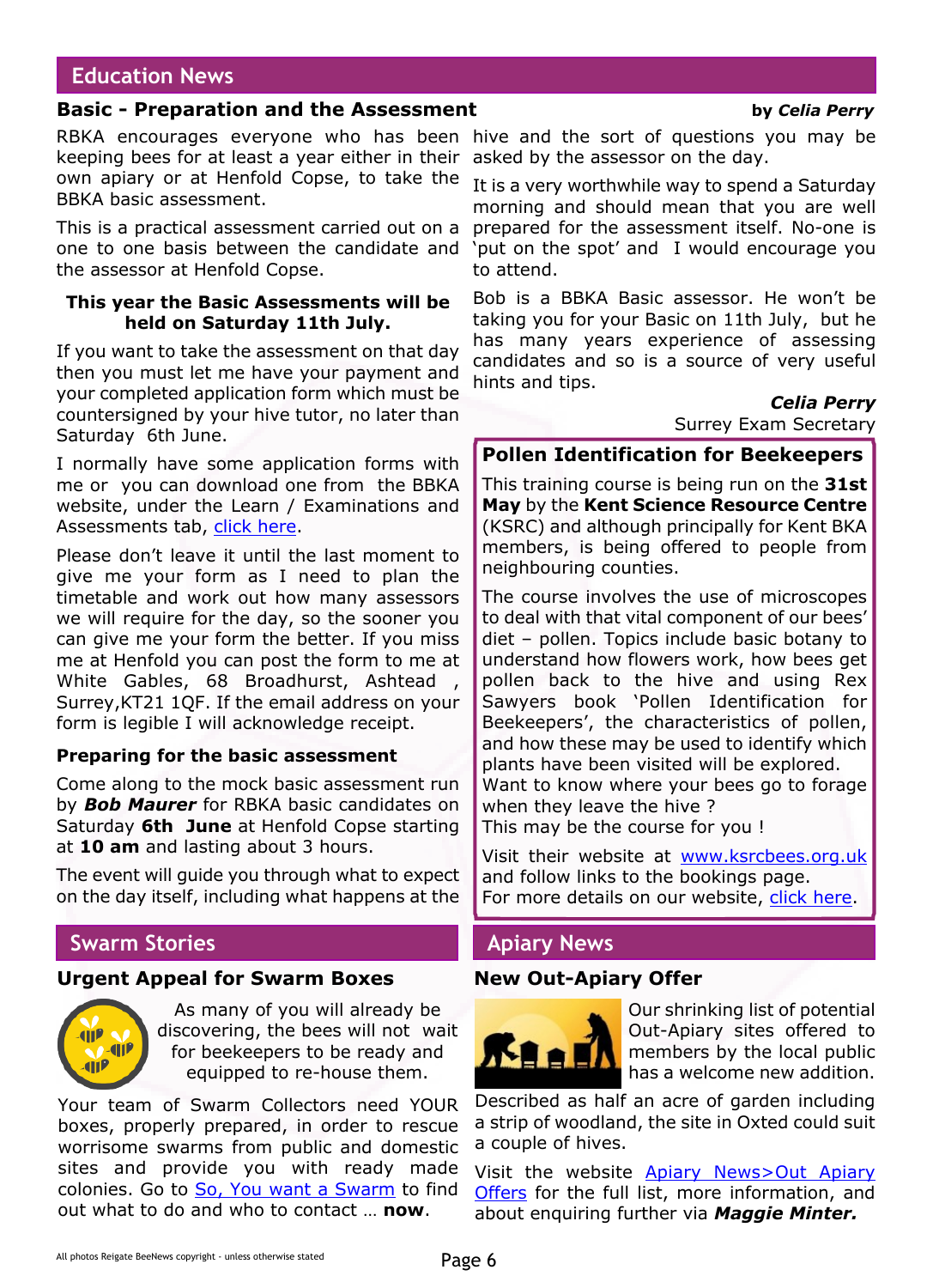## **Topical News**

## **Treatment for American Foul Brood - Using Bugs to Save Bees**

Could this be the answer to AFB ?

A recent article published in the journal BMC Genomics raises a glimmer of hope of finding a biological means of controlling the highly infectious spore-forming bacterium Paenibacillus larvae that causes the statutory notifiable and devastating disease.

Work at Brigham Young University, USA has explored the potential for using bacteriophages - tiny viruses adapted specifically for targeting and attacking bacteria - to help control the causative agent of AFB.



In the UK the only permitted course of action on diagnosing AFB is to kill and burn the affected colony to avoid the disease spreading to other colonies.

Bacteriophages may offer an alternative although, realistically, an approved treatment is still some distance in the future. Bacteriophages are natural, abundant and generally specific to individual species, if not individual strains of bacteria.

Early tests applying phages as a sugar solution sprayed on to bees and combs show promising results, but further studies will be needed to verify their efficacy and safety (eg to beneficial gut bacteria).

Five phages specific to P. Larvae have so far been discovered and characterised, and more are expected as the studies to find the perfect phage continue.

For more background and context click <http://lifesciences.byu.edu/LabsResources/Resources/CollegeNewsOld/Fall2014/>

*courtesy of West Cornwall BKA*

## **Introducing the Great Gatsbees**

*Back in the December edition of we mentioned that bees had landed at Gatwick Airport. This month we include an update on their progress by Tom Simpson, Gatwick's Wildlife Officer*.

Gatwick Airport was recently awarded The Wildlife Trusts Biodiversity Benchmark Award in recognition of the protection and enhancement of the airport's landholdings for wildlife. This certificate is the result of three years



work by a team from Sussex and Surrey Wildlife Trusts, the Gatwick Greenspace Partnership and many environmentalists, ecologists and volunteers.

After completing the Central Sussex Beekeeper's theory course in beekeeping I asked to be put in contact with a volunteer to bring a hive of bees to Gatwick and teach me the practical side of things. I was thrilled when *Gill Sentinella* from Reigate Beekeepers got in contact and we gained not only her expertise but a team of tens of thousands of tireless workers.

We moved three colonies onto the Airports conservation areas in April 2014 and their arrival added a whole new dimension to Gatwick Airport's conservation efforts. The Great Gatsbees are helping to pollinate our grasslands and benefit the area in general.

Click this link to read more, including Gill's blog posts about the Gatsbees <http://biodiversitygatwick.blogspot.co.uk/2015/04/gatsbees-b-log-march-2015.html>

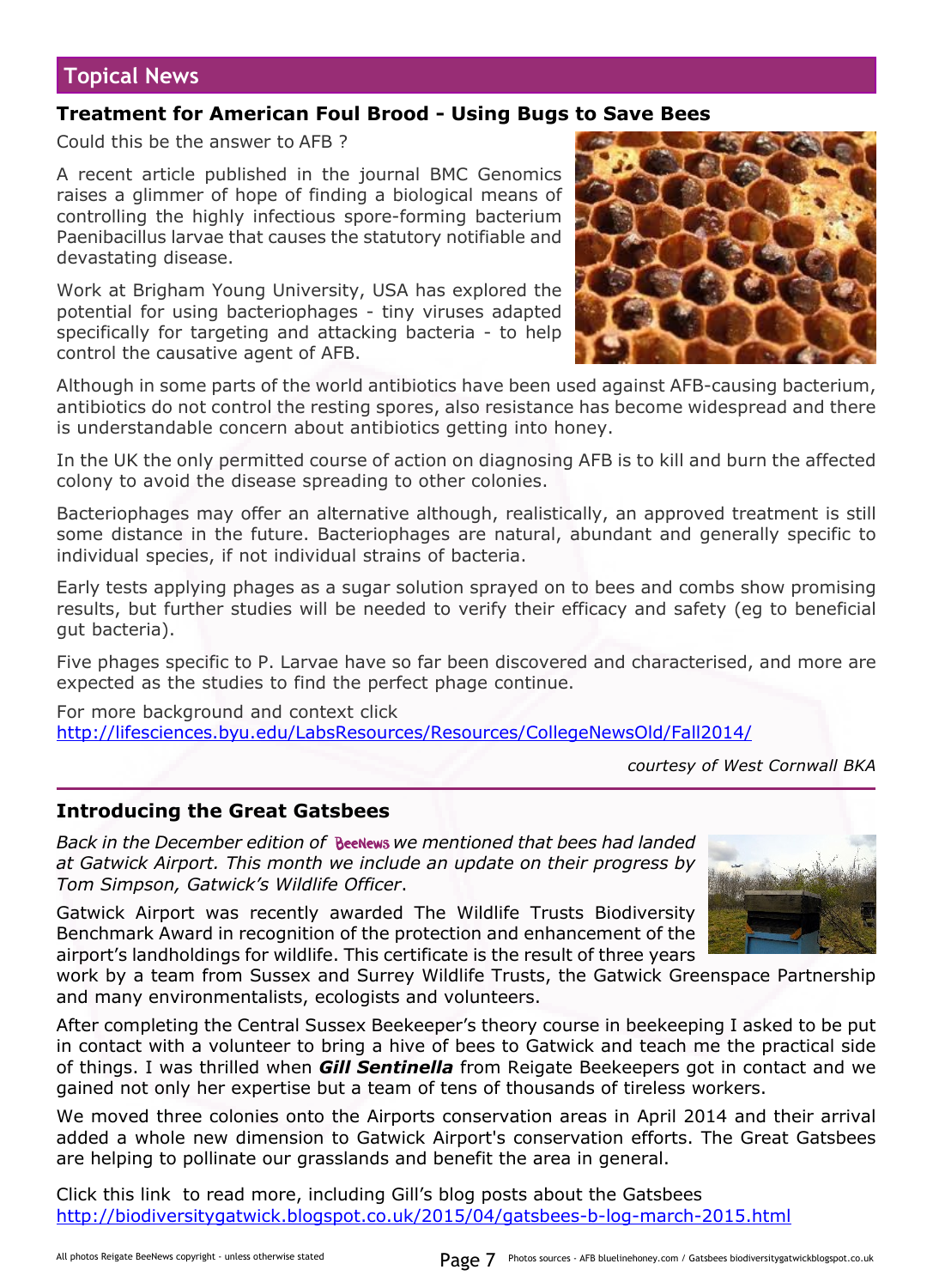## **DIY Suggestions & Tips**

## **How to Clean Bee's Wax**

Remember that wax is valuable - don't throw it When it has all melted pour the wax through a away! You can make candles, wax flowers, coarse metal kitchen sieve held above above a polish and cosmetics, or exchange it for new warm china or glass jug covered with a nappy foundation from your equipment supplier.



One of the best ways is to use a solar extractor. Make one yourself. Most designs are simply a wooden box with a stainless steel insert - check the internet for designs. Or alternatively click [http:\\youtu.beKSekQk2Zc9Y](https://www.youtube.com/watch?v=KSekQk2Zc9Y&feature=youtu.be) to watch a video about how to make a cheap extractor from a disused polystyrene fish packing box, available from your fish monger.

A few more tips:-

- Put your old wax into discarded tights/stockings before putting it into the solar extractor, which will reduce the amount of cleaning of the extractor.
- Have some foil cooking containers (which are not expensive) to catch the wax.

If you don't have an extractor you can melt it in your kitchen. Use two old saucepans, one that fits inside the other - (or better still a slow cooker and another container inside).

You may try initially washing the wax under the hot tap to remove any stickiness and particles.

Fill the outer saucepan with water before putting it on the heat. Pour water (preferably distilled) into the inner saucepan and break up pieces of wax. Wait for the wax to melt. Then allow to cool. The wax will float to the surface and you can discard the dross below.

Remember the longer you heat the wax the darker it becomes. The first of the various waxes that are present in the comb start to melt at 64ºC, and the wax progressively darkens if heated to temperature greater than 70ºC. So keep it below 70ºC.



*Making your own is fun and saves money*

liner folded in two and fixed with an elastic band. (Nappy liners can be obtained from Boots.) Stop pouring the wax before reaching the water at the bottom of the container.

Pour the remainder, including any water, through the sieve and into a container such as a plastic cream carton covered with a folded nappy liner. The mix will separate on cooling and the disk of wax will need hardly ant scraping to remove impurities at the water/wax interface.

Don't leave the wax heating unattended - hot wax can cause a fire, if it overflows and lights it's just like burning a candle. Don't have children or animals around, accidents happen.

To obtain really good wax for special applications use cappings after you have extracted your honey. Show wax should ideally be light primrose in colour so select wax that is light in colour from the wax that you have already cleaned as previously described. This can be further filtered as follows.

Calibrate your oven to cycle in the range 64-70ºC, using a digital display thermocouple such as those available from Maplin Electronics.

The wax is melted / filtered in the oven through lint (fluffy side up), using a small two part stainless steel steamer. The bottom section contains distilled water to catch the wax filtering through the disk of lint cut to shape the base of the top section. Rolls of lint can be obtained via the internet or from your local pharmacist. Filtering an 8 oz block of wax takes some six hours, so it is best done overnight. Perfectionists may want to repeat the process.

'Sticky-Stuff Remover' available from Lakeland Plastics or Aldi is magic for cleaning and dissolving wax film from cooker tops and tiled kitchen floors - just in case you need it !!

*adapted from articles by Jenny Gammon, Taunton BKA and Douglas Nethercleft, Warwickshire BKA*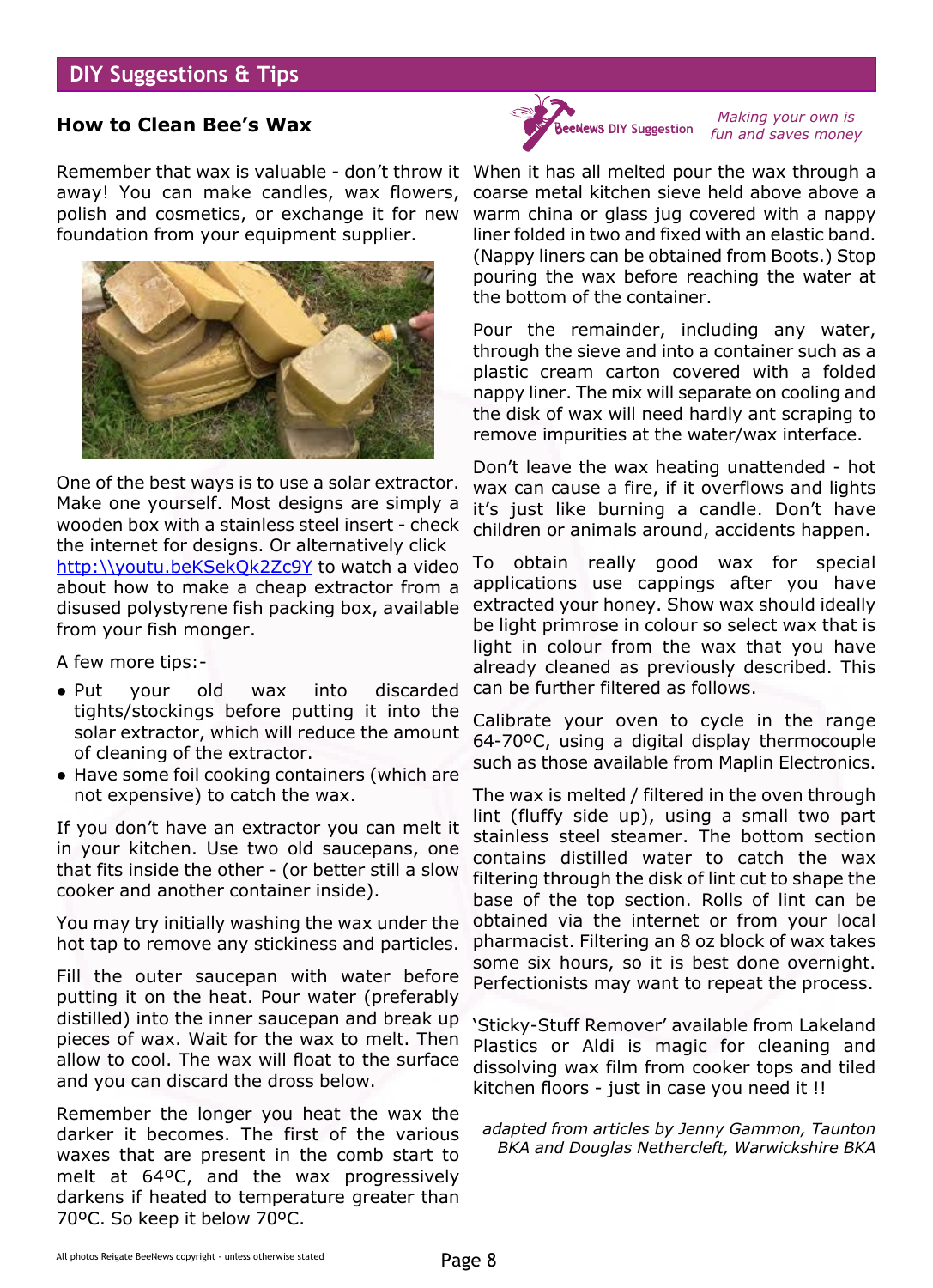## **Questions & Answers**

### **Question - How do bees behave as they are swarming ?**

*Last month we explained how bees behave as* some remain around the entrance fanning *they prepare to swarm and this month we* Nasonov pheromone. It is amazing just *consider how they behave during swarming.*

## **(1) Finding a New Home**

Scouts from the hive will have been searching **(4) Meanwhile back at the Ranch** for a suitable cavity, in which the swarm can To successfully complete swarming the original establish itself, for some days before the swarm colony must produce a new queen and get issues. Once out, the search becomes urgent. her mated, so that the colony can build up A scout discovering a suitable nest site will its numbers again and gather sufficient food return to the swarm and perform a waggle to survive the Winter. There will usually be dance to 'tell' the other bees both its distance a number of queen cells at various stages and direction. Some will be recruited to visit of development with at least one sealed when the site and will also return and dance. A bee the swarm departs. Once one queen has visiting a cavity will inspect it, walking around emerged there will be a great deal of piping the outside and inside and making short flights by both the free queen and other queens inside, apparently assessing the size. She will still in their cells. The workers will control scent mark the cavity and its entrance using any casts that emerge, largelyinfluenced by her Nasonov pheromone as well as the footprint the amount of sealed brood giving off brood pheromone, which she leaves wherever she pheromones, and the number of bees present. walks. She may return several times. Of They hold queens in their cells by performing course, there will probably be several dorso-ventral abdominal vibrating (DVAV) cavities visited, all eliciting Competition between the various cavities will later one queen will emerge as the new potential ensue and finally a 'decision' will be made.

## **(2) Setting Off for their New Home**

With the decision made, it is up to the scout sealed queens make in response to the piping bees to mobilise the swarm. They start to by the free queen. push through the swarm, piping as they go. This starts about one hour before the swarm A newly-emerged queen will have few lifts off and results in vibrations in the swarm pheromones, but these will develop over which cause the temperature of the swarm a few days and then she will become to rise, enabling all the bees to fly. The more attractive to the workers and will swarm bees also commence buzzing runs on be pushed out of the hive on her mating the surface of, and through, the swarm, and flight(s). She will fly to Drone Congregation these reach a climax just as the swarm lifts Areas (DCA) where drones will be attracted off. It then rapidly moves off in the direction to her by her mandibular pheromone . of the chosen cavity, led by the scout bees When a drone approaches to within about who perform dashes backwards and forwards 30 cm of the queen, another pheromone, through the swarm and emit Nasonov from the queens tergite glands, comes pheromone. The queen is an essential part of into play and this, together with an open this operation as her mandibular pheromone is necessary to keep the swarm together. drone's huge eyes also help him chase If at any stage the queen is lost the the queen. A few days after returning swarm will break up or return to its from her mating flight the queen will original hive and no amount of Nasonov begin to lay and the colony will settle pheromone can replace her.

## **(3) Moving into the New Home**

Once the swarm reaches its goal most of the bees immediately go inside, but

how quickly a swarm will disappear and then their work really begins.

dances on the queen cells but sooner or mother. The workers will allow her to kill any remaining queens in their cells and this is influenced by the piping sounds that the

> sting chamber, results in copulation. The down again.

*courtesy of Celia Davis and Warwickshire BKA*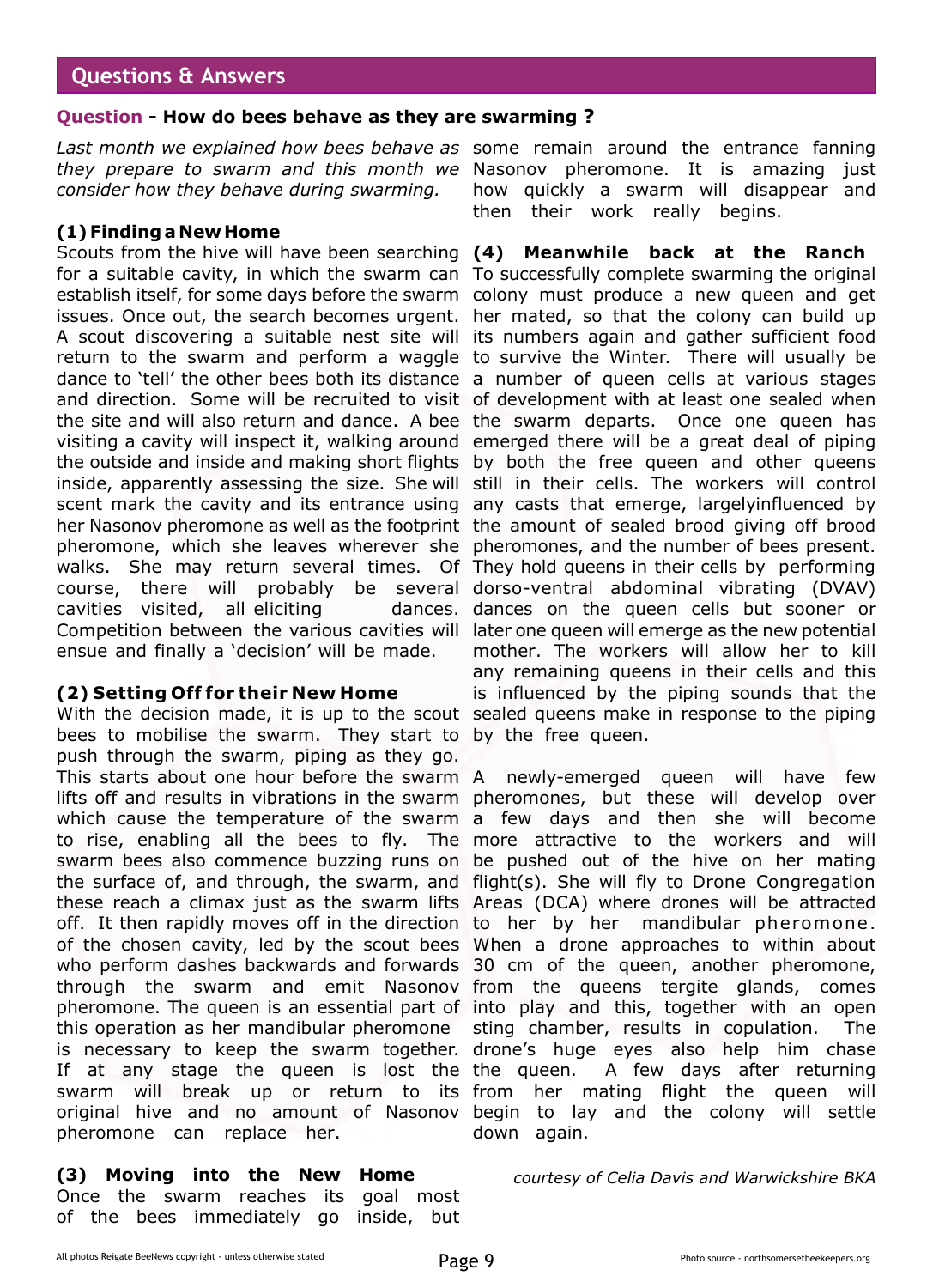## **Question - Is it a Swarm or Supersedure Cell ?**

At this time of year as the colony grows, and These cells are typically located on the bottom during the next few months we are inspecting portion of the comb or in gaps in the comb for queen cells in order to determine if the within the brood area. In general, several cells colony is planning to swarm. But can we tell if are started at intervals during a period of it is a 'swarm cell' or a 'supersedure cell' ?

**Supersedure cells** occur when the colony has decided to replace the current queen. The supersedure cell is started as a natural queen cup. The colony raises only a few of these cells, commonly one to three, and they tend to be nearly uniform in age.

They are typically raised on the face of a brood comb and on the same frame, not along the comb edge and near the bottom bars like swarm cells. These cells are usually long and heavily covered with beeswax.



Typical supersedure cell on face of brood comb

Supersedure cells can occur any time in the active season when a queen is failing. In the process of natural supersedure a new queen develops, while the old one continues to lay eggs. The old queen is not killed until the new queen has successfully mated and begun egg laying. This toleration of the old queen may be a safeguard, ensuring the presence of a laying queen in the event of the virgin queen failing to return from her mating flight. In some cases, the young, new queen and the old one may both live in the hive in harmony for some time, but generally the old queen is killed at the end of the supersedure. It is not known whether she dies a natural death or is killed by the young queen or by the bees.

**Swarm cells** are also built from queen cups and are for raising new queens when the bees prepare to swarm. Swarm cells are the most numerous; about six to twelve are generally produced. (Some colonies may even build up to fifty of them.)

several days and are seen at various stages of development.



Typical swarm cell on the edge of brood comb

Drone cells are often in the vicinity of swarm cells, but should not be confused with them. Drone cells usually occur in groups at the edge of the frame, and there may be hundreds of them. They are bigger than worker cells, their surface is 'pebbly' or like cobblestones and is rounded, whereas worker cells are flat on top.

**Emergency cells** are built when a colony becomes queenless. The queen may have been killed accidentally, or dropped onto the ground during hive manipulation. Emergency cells are also started if the queen is removed from a colony by the beekeeper when making an artificial swarm.

The bees in such a colony begin to raise a new queen in a hurry by converting worker cells containing young larvae into emergency queen cells. The number of queen cells produced under emergency impulse is variable and depends upon the size of the colony. In a strong colony many are sometimes raised; a small or weak one makes a few. Often the bees will build two, three or more at the same time.

**Other Clues** - Location of a queen cell is not the only indicator. Other clues that a hive is preparing to swarm should also be noted - large population, limited space, a two year old or older queen. Also some beekeeper manipulations may be the primary cause of supersedure, and have nothing to do with a queen failing. Excessive supersedure may mean there is some disease.

> *adapted from Khalil Hamdan, Apeldoorn, The Netherlands*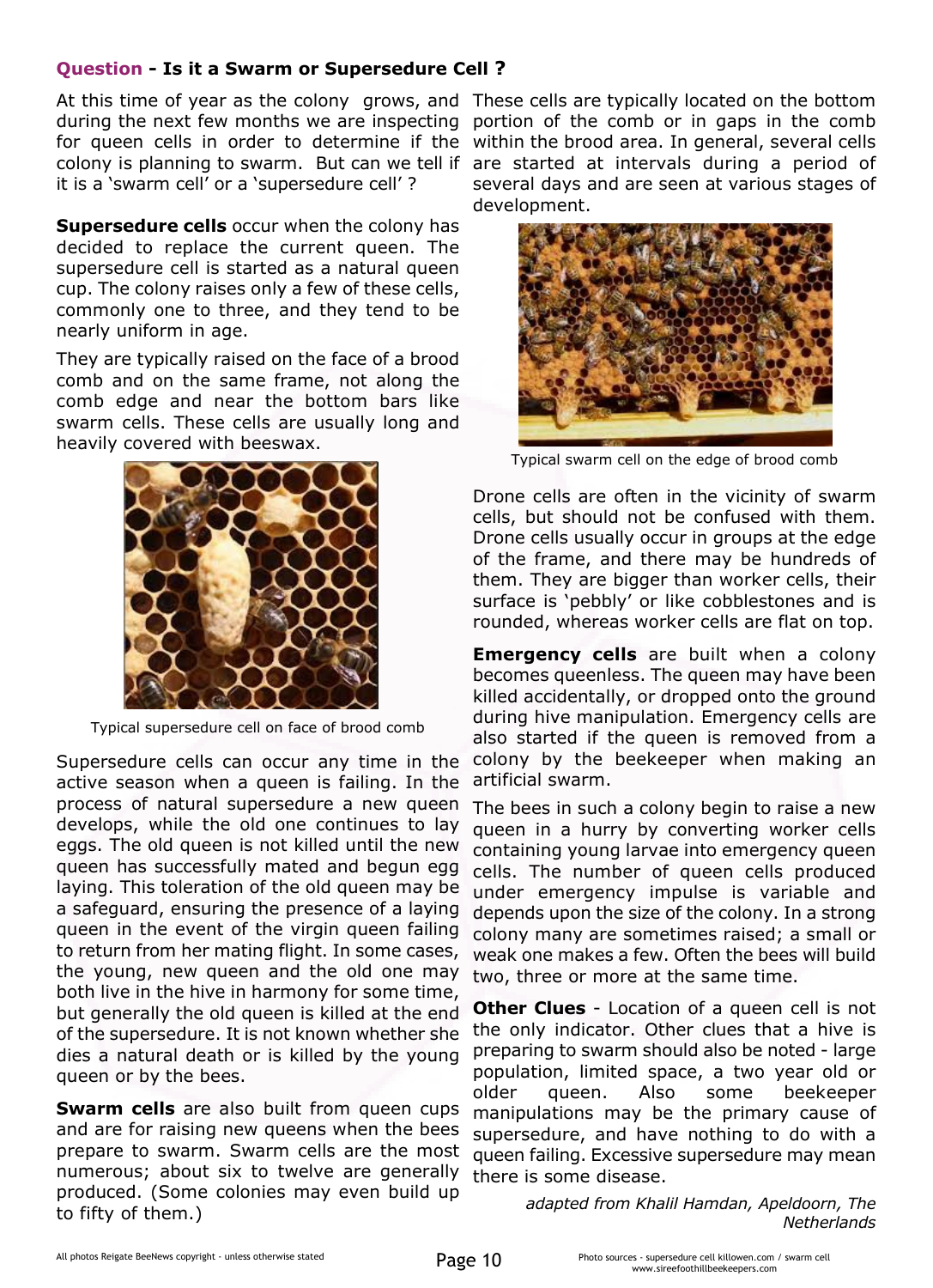## **Meet the Committee**

## **Buzziest Interview - this month: Richard Bradfield**

### BeeNews: What's happening ?

RB: Having an identity crisis … answering questions I have just posed to myself.

BeeNews: How long have you been keeping bees?

RB: Since I was presented with my first colony during the summer of 2008; a swarm hived into my pristine new equipment by Eddie Webster.

### BeeNews: Why beekeeping ?

RB: A combination of attending a fascinating West Sussex BKA Taster Day with all the family during 2007, a beekeeping neighbour and an early retirement opportunity that would provide time to be filled.

### BeeNews: Why Reigate Beekeepers ?

RB: Searching during late 2007 for local clubs and and training opportunities, I came across RBKA and its 2008 Winter Course. Signed up for that, then joined up in the April.

### BeeNews: How many hives to you manage?

RB: As, I expect many beginners do, I thought that one or maybe two would be sufficient. But eventually accepted a little more 'flexibility' is required. I am now set-up with 4 National hives and a nuc, but aim to only run two or three colonies during the summer season.

### BeeNews: What RBKA roles are you involved with?

RB: I first joined *Richard Woodhouse's* team of Swarm Collectors. That drew me into some of the mechanics of the division, and when *Mike Hill* was looking to stand down as editor of the newsletter, I happily pitched in, along with *Graham Pooley*. That led to an interest in developing the website with Graham and *Jack Chapman*. And when Jack was looking to stand down from the Committee I was prepared to step in and become their 'communications media' representative.

BeeNews: Have you experience in publishing ?

RB: I co-produced a SCUBA club's newsletter for three years, churned out regular Christmas



editions of a departmental 'rag' for the team I worked with, and managed an on-line global forum of Packaging Engineers for a few years. BeeNews: Any message for the members ?

RB: Already in a position of being able to occasionally 'sound off' in the BeeNews editorial that Graham and I produce each month, its difficult to add to the messages we already provide. Except to stress that I would welcome much more content for the website(s) and these **BeeNews** pages from regular members. And I would love to see more dialogue about the content that is published.

Communication needs to be a two way process. BeeNews: Thank you Richard.

Next Month: the third of the three new Members of the 2014/15 Committee … Andrew Cornwall.

| <b>Follow the Members Website</b>                                                                                                                                                                                                 | <b>Join the Members Facebook Forum</b>                                                                                                |
|-----------------------------------------------------------------------------------------------------------------------------------------------------------------------------------------------------------------------------------|---------------------------------------------------------------------------------------------------------------------------------------|
| notices, or information. No need to visit the user? Would you like to be able to share your<br>website only to see what might be new, or to own news or photos about your beekeeping<br>wait for the next <b>BeeNews</b> edition. | Always be up-to-date with new items of news, Are you an avid or even occasional Face Book<br>with other members  without broadcasting |
| To follow the Members Website and to the world? Why nor register for access to<br>receive emails about new posts as they are our private Members Forum Group page on<br>published, click here then click Follow                   | Face Book. Click Here                                                                                                                 |